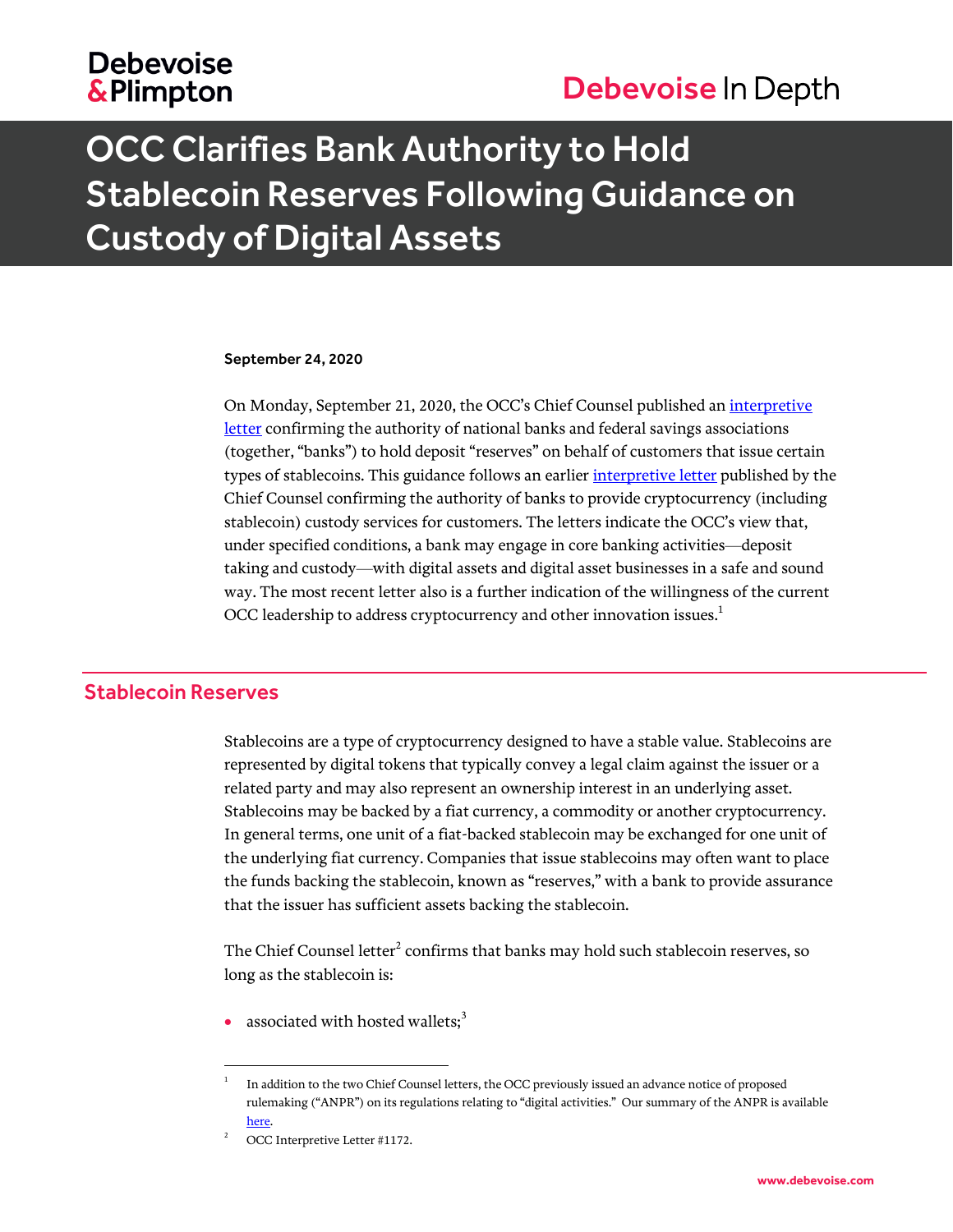l

- backed by a single fiat currency; and
- redeemable by the holder of the stablecoin on a 1:1 basis for the underlying fiat currency upon submission of a redemption request to the issuer.

The OCC declined to opine on other types of stablecoins in the letter, including stablecoin transactions involving unhosted wallets.

The letter explained that Banks that provide deposit services for stablecoin reserves must also follow existing rules and standards described below.

- **Federal Deposit Insurance Coverage**. The letter requires banks to provide accurate and appropriate disclosures regarding deposit insurance coverage. Because stablecoin reserves are the same as any other deposit product, banks must follow all laws and regulations relating to deposit insurance coverage, including deposit insurance limits and, if applicable, the requirements for deposit insurance to "pass through" to an underlying depositor.
- **Compliance with BSA and Anti-Money Laundering Obligations**. Banks must ensure that their deposit activities comply the Bank Secrecy Act of 1970 (the "BSA") and anti-money laundering ("AML") requirements, including customer due diligence requirements, customer identification requirements and identification and verification of beneficial owners of legal entity customers opening accounts.<sup>4</sup>
- **Compliance with Federal Securities Laws**. Banks must also comply with applicable federal securities laws. On the same day that the OCC letter regarding stablecoin reserves was published, the staff of the Securities and Exchange Commission (the "SEC") also issued a [statement](https://www.sec.gov/news/public-statement/sec-finhub-statement-occ-interpretation) encouraging any parties seeking to structure and sell digital assets (including stablecoins) or engage in related activities to contact SEC staff with any questions to help ensure that such digital assets are structured, marketed and operated in compliance with the federal securities laws. The statement reminded market participants that whether a particular digital asset is a security under federal securities laws is a facts-and-circumstances determination requiring careful analysis of the nature of the instrument. The statement also highlighted the willingness of SEC staff to engage with and assist market participants in considering activities involving digital assets, including by providing "no-action" letters if appropriate.

<sup>3</sup> A hosted wallet is a software program that stores the cryptographic keys associated with a particular unit of the cryptocurrency that is controlled by an identifiable third party. By contrast, an unhosted or personal wallet is a wallet controlled by an individual owner of the cryptocurrency.

<sup>4</sup> Se[e our prior analysis](https://www.debevoise.com/insights/publications/2019/05/applying-the-bank-secrecy-act-framework) on application of BSA / AML compliance obligations for convertible virtual currencies.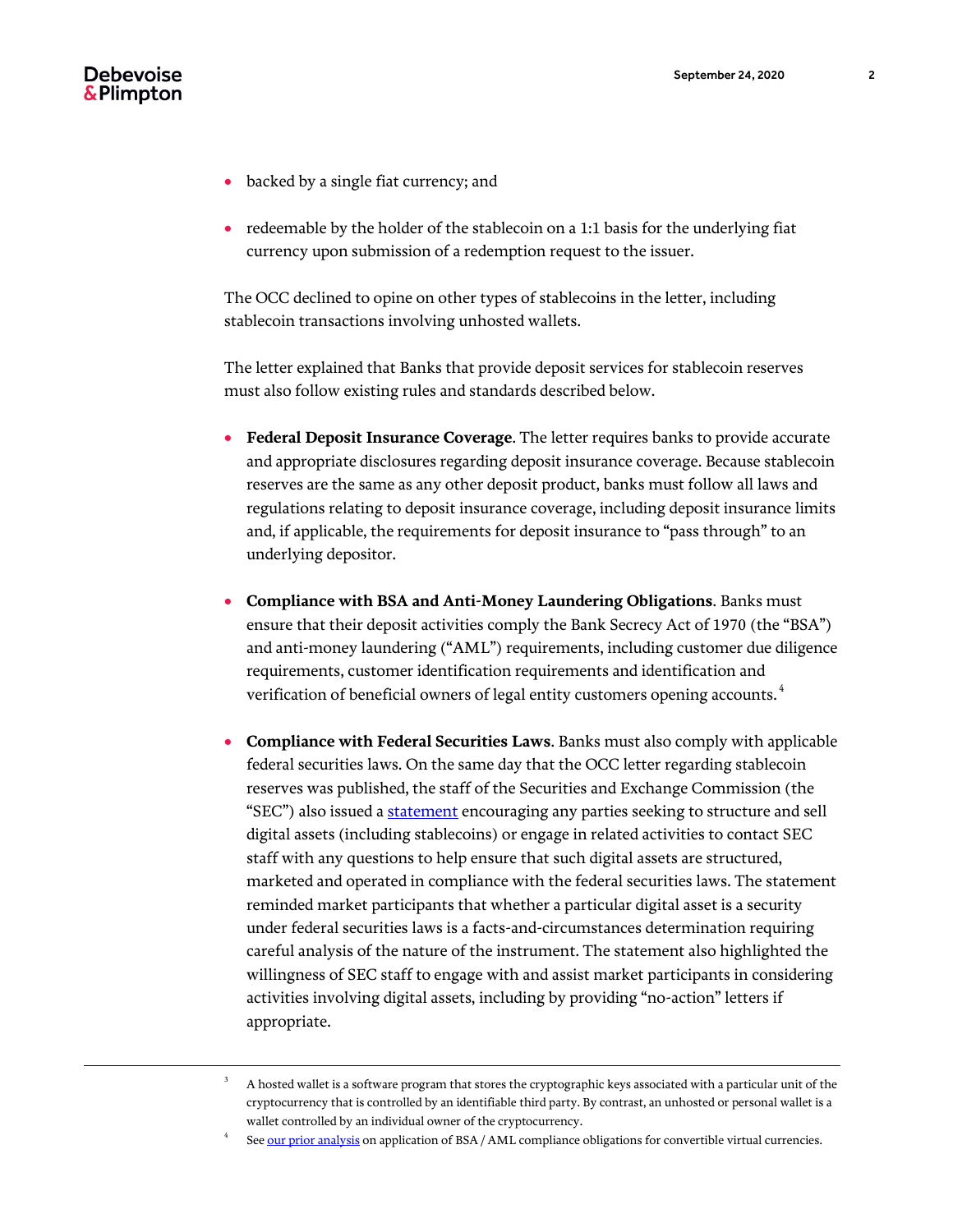## **Debevoise** & Plimpton

- **Liquidity Risk and Other Risk-Management Considerations**. Banks should develop and implement stablecoin reserve-related activities consistent with sound risk-management principles and the bank's overall business plans and strategies. The OCC notes that banks should identify, measure, monitor and control the risks associated with new activities and conduct diligence as needed to facilitate an understanding of such risks. Further, the letter highlighted that there could be liquidity risks associated with stablecoin reserves that a bank should consider.
- **Contractual Arrangements**. In addition, a bank should have appropriate agreements in place with stablecoin issuers, which may include contractual restrictions or requirements with respect to the assets held in the reserve account. Further, the bank should have appropriate agreements in place to ensure that the appropriate party will be deemed the issuer or obligor of the stablecoin, including, for example, a requirement that the issuer verify and ensure that the deposit balances held by the bank for the issuer are always equal to or greater than the number of outstanding stablecoins issued and mechanisms to allow the bank to verify the number of outstanding stablecoins on a regular basis.

## Cryptocurrency Custody Services

Earlier this year, in July 2020, the Chief Counsel published an interpretive letter<sup>5</sup> confirming the authority of banks to provide cryptocurrency custody services for customers, reasoning that such services are a digital equivalent of traditional banking services that banks have provided for decades. In contrast to the stablecoin reserves letter, the custody letter encompasses custody of all digital assets, including digital assets not broadly used as currencies or backed by any other assets.

Because digital currencies exist only on the blockchain or distributed ledger on which they are stored, providing custody of cryptocurrencies generally does not entail physical possession of the digital asset. Instead, custodians of digital assets must take possession of the cryptographic access keys to particular units of the digital asset, which are stored in software programs known as wallets. The right to any particular unit of digital currency is transferred from one party to another through the use of these unique cryptographic keys, and the wallet protects the keys from discovery by a third party.

The letter confirms that banks may hold unique cryptographic keys associated with cryptocurrencies on behalf of customers and provide related custody services, including facilitating the customer's cryptocurrency and fiat currency exchange transactions,

 $\overline{a}$ 

OCC Interpretive Letter #1170.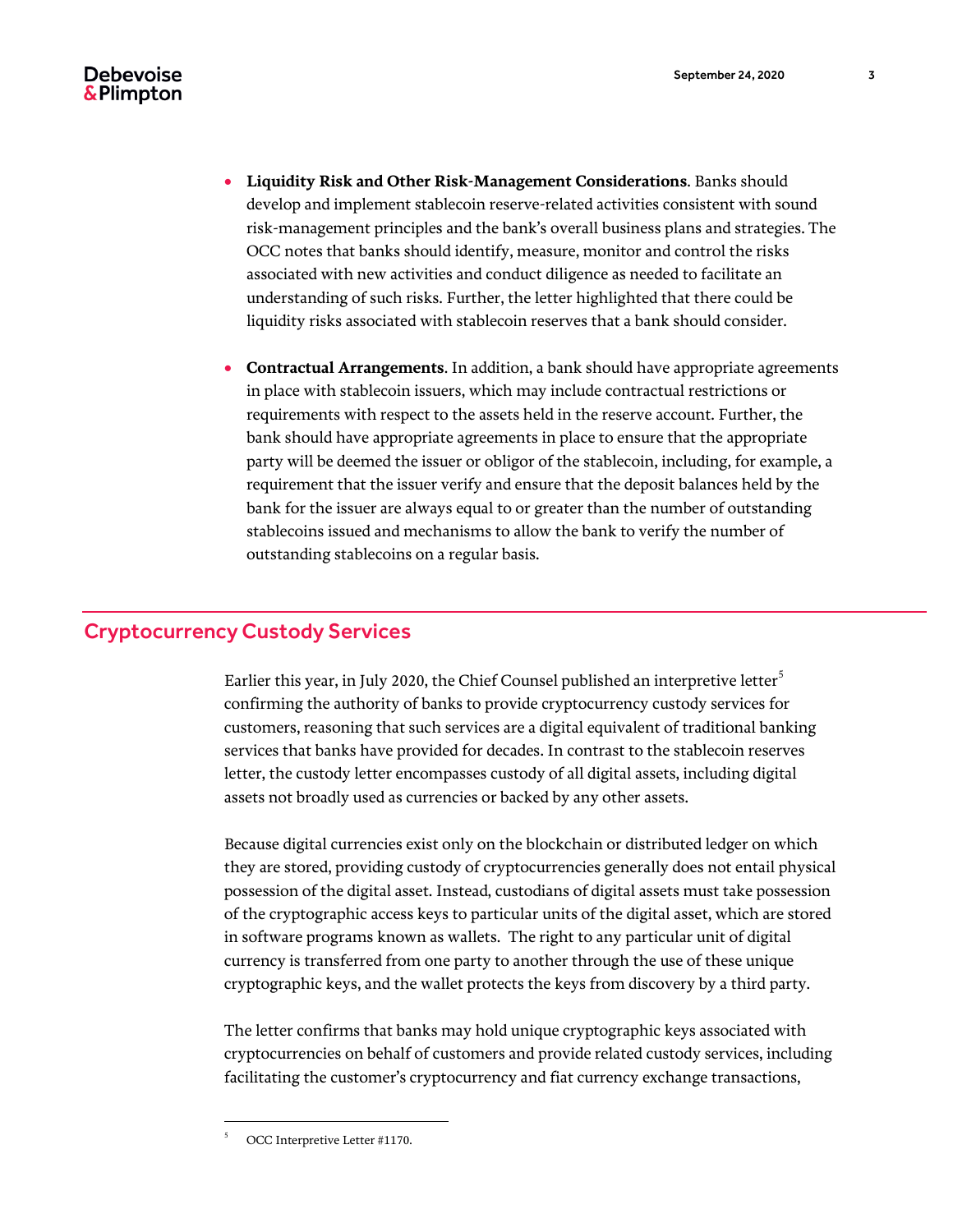transaction settlement, trade execution, record keeping, valuation, tax services, reporting or other appropriate services. A bank also may engage a sub-custodian for cryptocurrency it holds on behalf of customers; if the bank does so, it should develop processes to ensure that the sub-custodian's operations have proper internal controls to protect the customer's cryptocurrency.

As with other custody services, these activities are permissible for banks acting in both non-fiduciary and fiduciary capacities. A bank that provides non-fiduciary cryptocurrency custody services essentially would provide safekeeping for the cryptographic key that allows for control and transfer of the customer's cryptocurrency. A bank with trust powers is permitted to conduct cryptocurrency custody activities in a fiduciary capacity, including managing them in the same way the bank would manage any other fiduciary asset, so long as it is in compliance with the terms of the instrument, the OCC's Part 9 fiduciary regulations, applicable state law and any other applicable law.

#### Risk Management Considerations

The OCC letter provides that cryptocurrency custody activities must be conducted consistent with sound risk management practices and the bank's overall business plans and strategies. As with all other activities, cryptocurrency custody activities must be conducted in a safe and sound manner, including with adequate systems in place to identify, measure, monitor and control the risks of such services. These systems include policies and procedures, effective internal controls and management information systems governing custody services. The OCC also notes that a bank's controls may need to be tailored in the context of digital custody and that specialized audit procedure may be necessary to ensure that such controls are effective for digital custody activities. The letter adds that banks seeking to engage in these activities should conduct legal analysis to ensure the activities are conducted consistent with all applicable laws.

The risks associated with each cryptocurrency custody account must be addressed prior to acceptance through an adequate review process. The due diligence process for such accounts should include a review for compliance with AML rules. Banks should also have an effective information security infrastructure and controls in place to mitigate hacking, theft and fraud prior to custodying the digital assets. The OCC cautions that different cryptocurrencies may require different risk management procedures and be subject to different OCC regulations and guidance outside of the custody context, as well as non-OCC regulations.

Importantly, the OCC states that banks should consult with OCC supervisors "as appropriate" prior to engaging in any cryptocurrency custody activities.